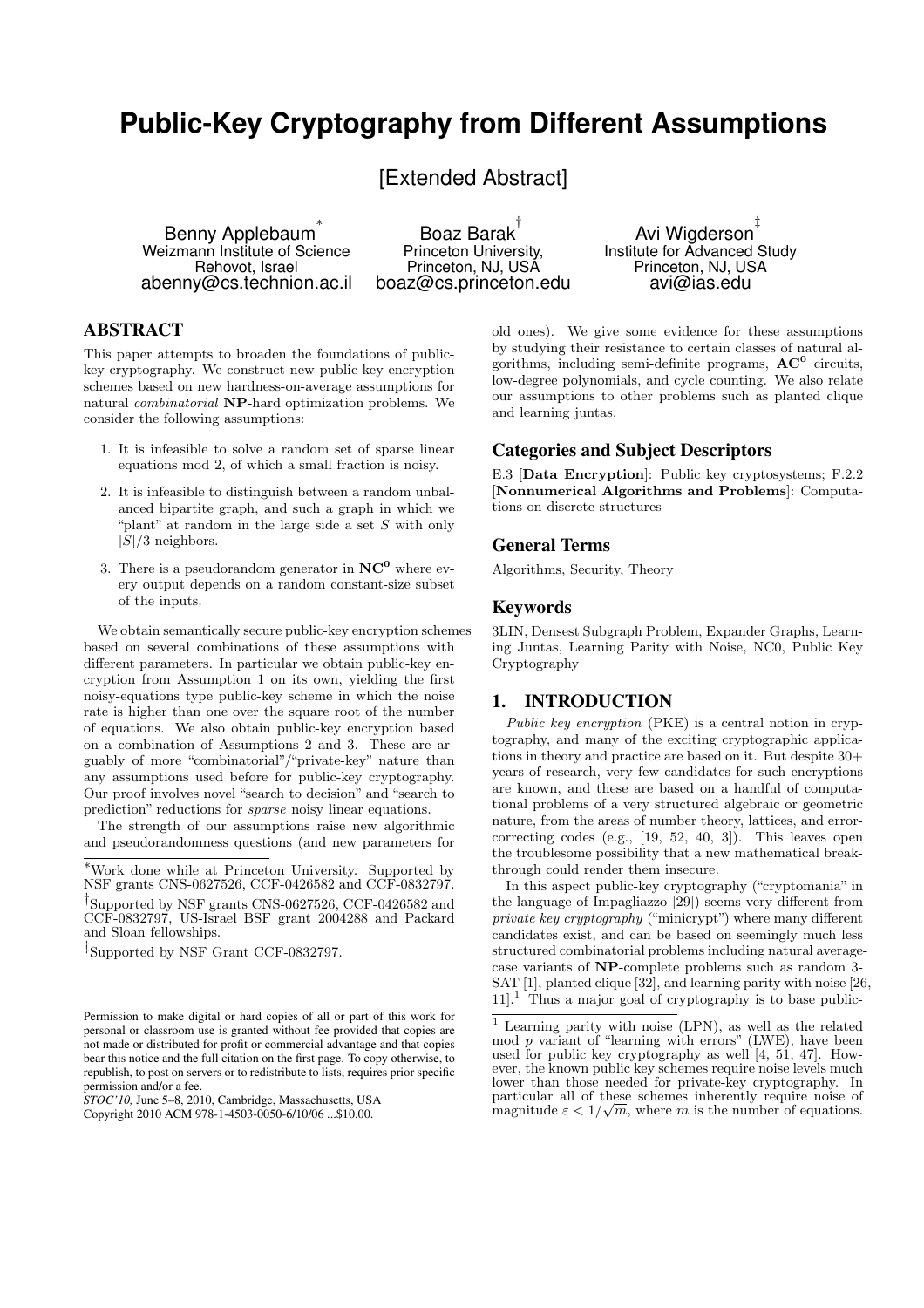key encryption on assumptions that are weaker, or at least different, than those currently used.

A complete solution to this problem would be obtained by constructing public key encryption based solely on the existence of one-way functions. This is a longstanding open problem, and cannot be achieved via black-box reductions [30]. Short of that, we believe that major progress would be made by a construction of public key encryption based on a natural and well-studied average-case variant of an NP-complete problem. This paper is a step in this direction.

In this work we give constructions of a public key encryption based on different assumptions about the hardness of combinatorial problems (e.g., satisfying random local constraints and detecting graph expansion). The proposed systems are not as efficient as some known candidate constructions, and are based on assumptions that are not as wellstudied as, say, the hardness of factoring. For this reason we initiate here a study of the algorithmic and pseudorandomness questions which arise, relate them to known results, and obtain some preliminary new ones.

The main advantage of the new schemes is the relatively general and unstructured nature of the new assumptions. These include a variant of the planted densest subgraph problem, a pseudorandom generator based on the expander-based one-way function of Goldreich [24] (a private-key primitive), and the 3LIN problem which can be seen as a sparse variant of the learning parity with noise problem with noise level much higher than those used before in public-key cryptography (in particular larger than  $1/\sqrt{m}$ , see Footnote 1). These seem qualitatively different than previous assumptions.

#### *Structure of the paper.*

Section 2 contain somewhat informal statements of our results and some discussion on their implications and relation to prior works. Section 3 contains a description of our scheme and a high level overview of the proofs of our main results. Section 4 contains formal statements of the main results as well as some proof outlines. A preliminary full version of this paper is available on the authors' home page.

## 2. OUR RESULTS AND RELATED WORK

## 2.1 New cryptosystems

We say that a bipartite graph  $G$  is an  $(m, n, d)$ -graph, if it has  $m$  vertices on one side (which we call the "top" side),  $n$ vertices on the other side (called the "bottom"), and every top vertex has degree d. Similarly, an  $(m, n, d)$ -matrix is an  $m \times n$  matrix over GF(2), in which every row has d entries of value 1. Roughly speaking, we consider the following assumptions (see Section 4 for precise statements):

**Assumption dLIN**( $m, \varepsilon$ ) It is infeasible to recover x from  $(A, Ax+e)$ , where A is a random  $(m, n, d)$  matrix, x is chosen randomly from  $GF(2)^n$ , and  $e \in GF(2)^m$  is chosen such that  $e_i = 1$  with probability  $\varepsilon$  independently for every i.

**Assumption**  $DUE(m, q, d)$  (Decisional Unbalanced Expansion) It is infeasible to distinguish between: (a) a random  $(m, n, d)$ -graph and (b) a random  $(m, n, d)$  graph in which the edges going out of a random  $q$ -sized subset  $S$  of the top vertices are modified to ensure  $S$  will have only  $q/3$  neighbors.

**Assumption DSF** $(m, d)$  (Decisional Sparse Function) With high probability, the following d-local,  $NC^0$  mapping  $G$  of n to m bits is a pseudorandom generator: every output bit of  $G(x_1, \ldots, x_n)$  is  $\text{MAJ}(x', x'', x''')$  where each of  $x', x'', x'''$  is the parity of  $d/3$  random coordinate of  $x$ .

In all of the above, "infeasibility" and "pseudorandomness" are defined with respect to probabilistic polynomial time (PPT) algorithms with some constant success probability (e.g., 0.99). The parameters  $m, d, q, \varepsilon$  can be functions of n. We construct three public-key encryption schemes each based on a different combination of the above assumptions:

THEOREM 1. For every constants  $c > 0$  and function  $m = m(n), d = d(n),$  if both Assumptions DUE(m, clog n, d) and  $\mathsf{DSF}(m, d)$  hold then there exists a semantically secure public key encryption.

Both the DUE and DSF assumptions are arguably much more "combinatorial" and of a "private key" nature than any assumptions used before to construct public-key cryptography. DSF assumes that a variant of Goldreich's candidate one-way function is a pseudorandom generator— a strong assumption but still of a "private key" nature. DUE is closely related to the *densest subgraph problem*— a combinatorial optimization problem of independent interest [22, 34, 9, 7].

Indeed, we can look at an  $(m, n, d)$ -graph G as a d-uniform hypergraph  $H$  of n vertices and  $m$  hyperedges, where the *i*-th hyperedge of  $H$  contains the  $d$  neighbors of the *i*-th top-vertex of  $G$ . In this formulation, the DUE assumption is about the hardness of distinguishing hypergraphs that contain a somewhat *dense* sub-hypergraph — a set T of  $q' = q/3$ vertices, such that the induced sub-hypergraph on  $T$  has at least q hyperedges— from graphs where the induced subhypergraph of every set of  $q'$  vertices (for  $q'$  up to roughly  $n^{0.1}$  size or some other super-logarithmic bound) has only about  $q'/d$  edges. Thus DUE is equivalent to the problem of distinguishing between a random fairly sparse hypergraph  $(m = O(n)$  hyperedges) and a random hypergraph with a planted somewhat dense (average degree larger than 1) small subgraph.<sup>2</sup>

Note that we use DUE with a planted set of size  $O(\log n)$ . While, generally speaking, making the set smaller doesn't necessarily make the problem easier, there is always a brute necessarily make the problem easier, there is always a brute<br>force attack of time  $\binom{n}{q}$ , and hence the scheme obtained can be at best secure against  $t^{O(\log t)}$ -time adversaries, where t is the running time of the honest parties. While ideally one would want at least sub-exponential security, we note that the best construction of public key encryption using (even idealized) one-way functions has security at most  $O(t^2)$  [41, 10] and this is optimal for black-box methods [30, 8].

This seems to make a *qualitative* difference. Some evidence for this is the fact that for  $\varepsilon < 1/\sqrt{m}$  LWE can be solved in SZK [25] and even (a suitable promise problem variant of)  $\mathbf{NP} \cap \mathbf{coNP}$  [2], while in the worst-case these problems are NP-hard for sufficiently large noise [6, 20].

<sup>&</sup>lt;sup>2</sup>Note however that there is a more "algebraic" view to  $DUE$ , since a set of q vertices with  $\langle q \rangle$  neighbors will result in a linear relation of length at most  $q$  in the rows of the adjacency matrix. So, one can think of DUE also as a shortest codeword problem for the dual code of this matrix. However due to the imbalance, the dual code here has rate so close to 1 that it contains rather short codewords in any case (e.g., of length  $m^{1/c}$ ).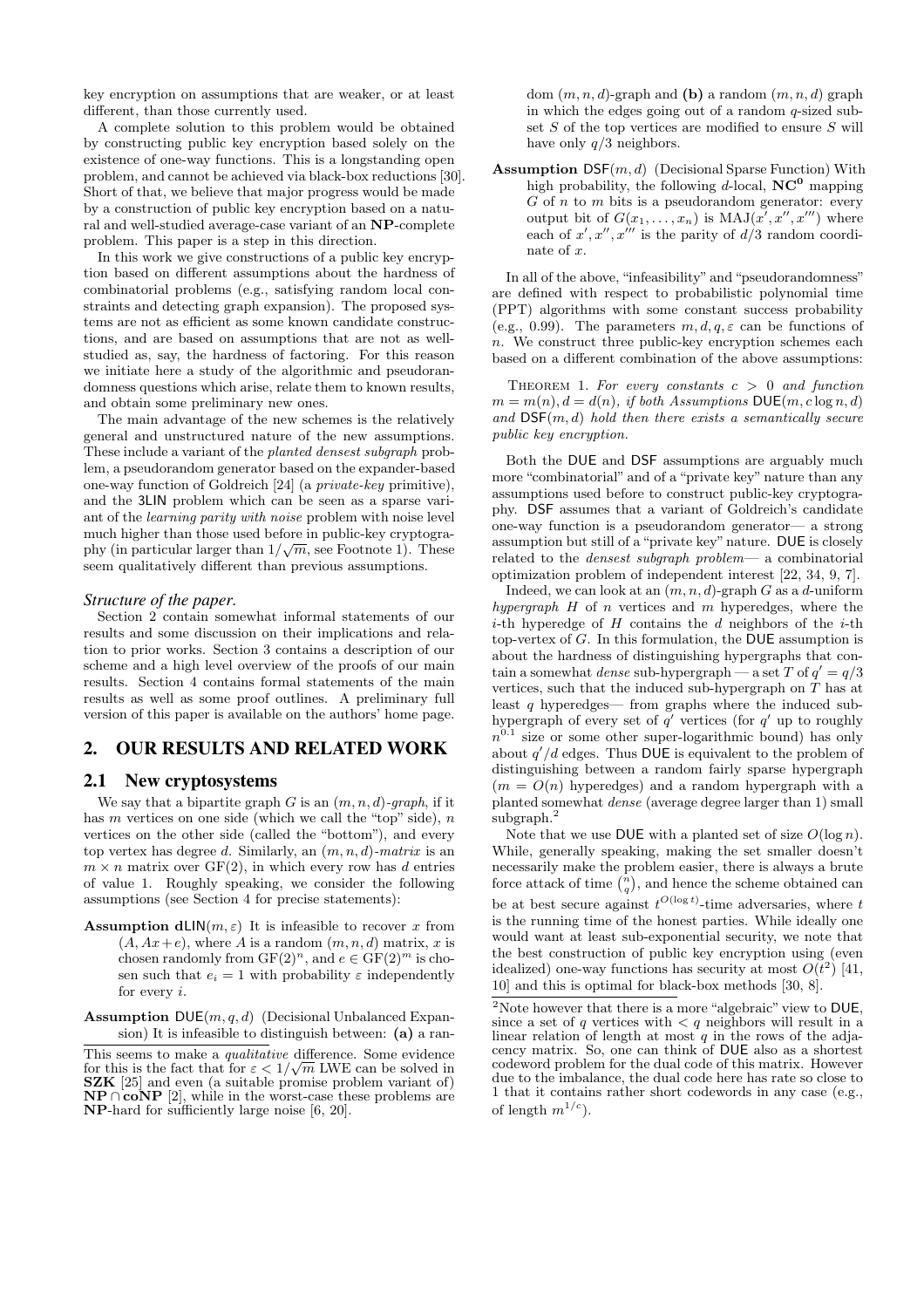THEOREM 2. There is a constant  $c$  so that if Assumption  $3$ LIN $(cn^{1.4}, n^{-0.2}/c)$  holds then there exists a semantically secure public key encryption.

The 3LIN problem is a central and well studied constraint satisfaction problem. Furthermore, the above parameters seem to resist sub-exponential time algorithms (see Section 2.2.) It should be mentioned that other public key encryption schemes were based on solving (dense) random noisy equations mod 2 and mod  $p$  [4, 51, 47]. Still our assumption seems different from those due to the sparsity and the use of larger noise rate (see Footnote 1 and Section 2.3). Moreover, our assumption is based on the hardness of a search problem (i.e. find an  $x$  satisfying most equations) with parameters for which refutation variant of 3LIN (i.e. certify that no such  $x$  satisfying most equations exists) is harder than refuting a random 3SAT formula with  $O(n^{1.4})$ clauses. Note that finding an efficient algorithm to refute random 3SAT formulas with  $o(n^{1.5})$  clauses is a longstanding open problem. Random 3SAT is perhaps the prototypical example of a "combinatorial" average-case computational problem. Of course, this connection is not formal, only suggestive, and does not directly shed light on the strength of our assumption, as no reductions are known between the search and refutation versions of random noisy 3XOR.

THEOREM 3. For every constants d, c and  $q = q(n)$ , there exists a constant c' such that if  $d\text{LIN}(c'n \log n, 1/(c'q)))$  and  $DUE(cn, q, 2d)$  hold then there exists a semantically secure public key encryption.

Compared to Thm. 2, Thm. 3 allows us much more flexibility in the choice of parameters for 3LIN; specifically, we avoid the parameter range in which [21]'s non deterministic algorithm for the refutation variant of this problem works. This comes at the expense of using the additional, combinatorial assumption DUE. <sup>3</sup> Again, it seems (see Section 2.2) that the resulting schemes achieves sub-exponential security.

We stress that we do not claim that our cryptosystems are "better" or "more secure" than previous candidates for public key encryption. Indeed, the integer factoring problem underlying schemes such as [49] is probably the most well-studied average-case computational problem. Also, lattice based systems such as [3, 51, 47] have the important advantage of being based on worst-case problems such as gap shortest vector and shortest linearly independent vectors. Nevertheless we believe our constructions do suggest that problems with less algebraic or geometric structure may be useful for public key cryptography.

## 2.2 More about the assumptions

We now elaborate on the evidence that support our assumptions and on some of their additional applications. To test the validity of our assumptions, we show unconditionally that they do resist various concrete algorithms, as well as provide some reductions between these and other computational problems. While our primary motivation is to broaden the foundations for public key cryptography, we

believe that the computational problems we use are natural and interesting in their own right.<sup>4</sup> They broaden the class of hardness-on-average and pseudorandomness problems studied in the past in both the algorithmic and cryptographic communities, and focus attention on parameters of significance for public-key encryption.

#### *The d*LIN *problem.*

We show that for the parameters we use, the noisy linear equation problem 3LIN unconditionally resists: (1) "Myopic" attacks that look at the entire matrix but only at some  $n^{\delta}$  of the "noisy bits", or those that look at linear combinations of these "noisy bits". (2) Attacks that apply low-degree polynomials or  $AC^0$  circuits to the "noisy bits". (3)  $n^{\delta}$  rounds of the Lasserre hierarchy [36] of semi-definite programs, for some constant  $\delta > 0$ . The first item follows similarly to the analysis of Mossel et al [43], the second item employs the results of Viola [55] and Braverman [15], and the third item is implied by Schoenebeck [53].

The last item is especially interesting as semidefinite programs seem to be the strongest algorithmic tool that is currently available to attack constraint satisfaction problems. Moreover, the Lasserre hierarchy is strictly stronger than other hierarchies for linear and semidefinite programs such as the Lovasz-Schrijver [39] hierarchies (LS, and LS+) and the Sherali-Adams [54] hierarchy [37].

We also obtain a new (average-case) reduction from the dLIN problem into its decisional version (where one needs to distinguish  $(1 - \varepsilon)$ -satisfiable random equations from completely random ones that will be of course only  $1/2 + o(1)$ satisfiable). A similar reduction (from search to decision) was presented in [11] for the non-sparse case, however their techniques do not hold in the sparse case which turns to be significantly more challenging. As the sparse case is an important variant of this problem (see [4, 5]), we believe that our reduction is of independent interest.

## *The* DSF *problem.*

We show that the non-linear pseudorandom generator G of the DSF assumption resists some of the above attacks as well. Specifically, its output is  $n^{\delta}$ -wise independent and fools  $AC^0$  circuits and linear tests over  $GF(2)$ . In fact, we prove a more general result about the security of the following construction of [24]. For a sequence of  $m$  subsets of [n],  $S = S_1, \ldots, S_m$  of size  $d = O(1)$  and a d-local predicate P, let  $G_{S,P}: \{0,1\}^n \to \{0,1\}^m$  be the d-local mapping whose  $i$ -th output is obtained by applying the predicate  $P$ to the input string  $x$  restricted to the  $d$  indices of the set  $S_i$ . Goldreich [24] conjectured that when the mapping is length preserving (i.e.,  $m = n$ ), the function  $G_{S,P}$  is oneway for a random choice of the collection  $S$  and essentially any non-trivial predicate  $P$ . This assumption was supported by both theoretical and practical evidence [24, 45, 17]. Recently,  $[14]$  showed that if the predicate  $P$  is biased towards a linear combination of two of its inputs, then the function becomes vulnerable when the output length  $m$  is sufficiently larger than the input length (i.e.,  $m > cn$  for a constant

 $3$ We note that known algorithms for DUE (i.e., counting small subgraphs) place some restrictions on the value of  $\overline{q}$ for which  $DUE(cn, q, d)$  and we'll need  $q \in [n^{\varepsilon}, \sqrt{n}]$  where  $\varepsilon$  is some constant depending on c. The actual range of parameters for which our result holds is somewhat broader.

<sup>&</sup>lt;sup>4</sup>As an example, following this work, a variant of the DUE assumption was recently used by [7] (co-authored by the second author) to argue about the complexity of pricing financial derivatives. The DUE assumption also served as partial motivation for [9]'s recent work on the densest subgraph problem.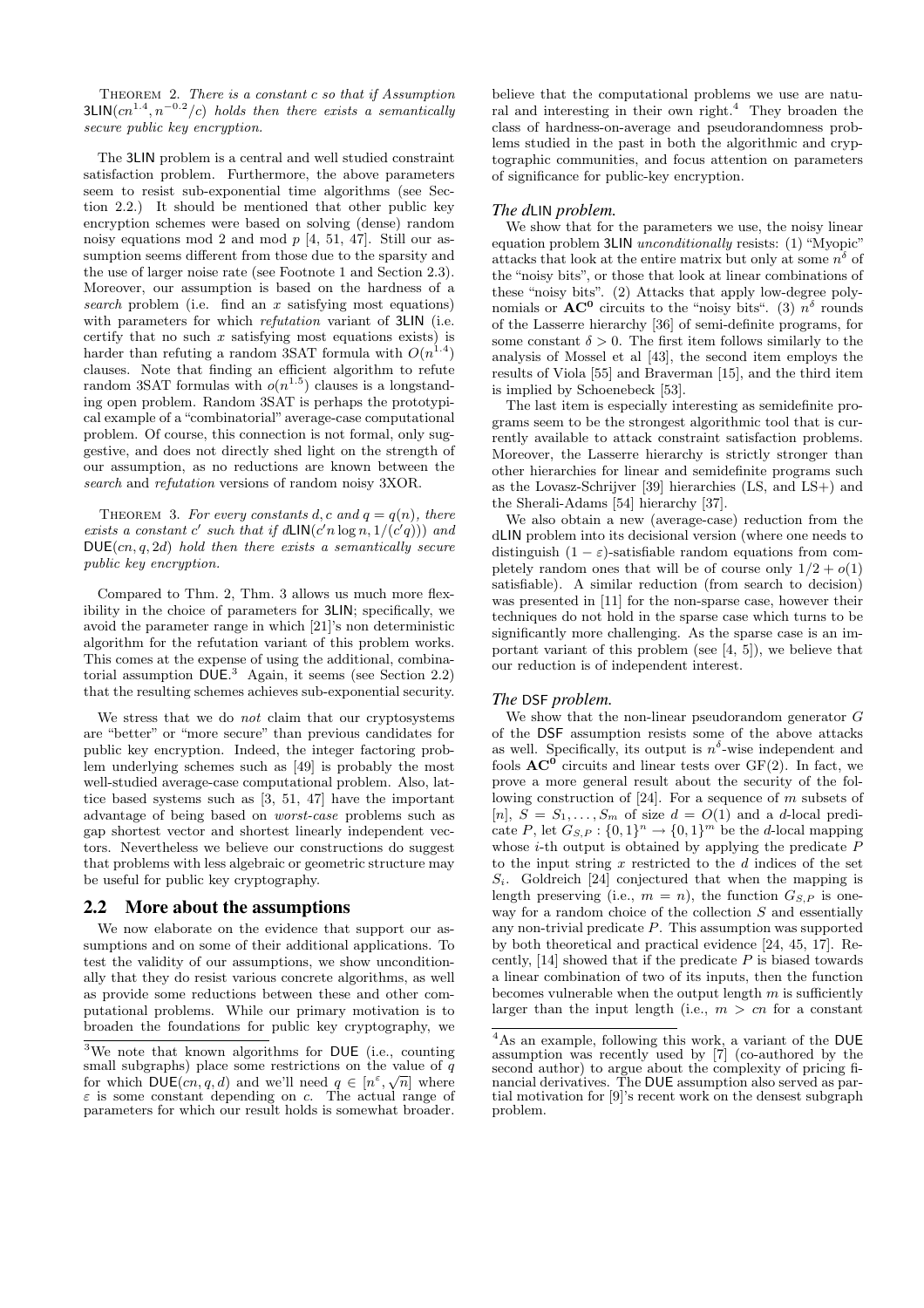$c = c(d) > 1$ . We complement this by giving a combinatorial condition on  $S$  and  $P$  under which the function  $G_{S,P}$ is pseudorandom with respect to the above family of nontrivial distinguishers (i.e.,  $n^{\delta}$ -wise independent tests,  $AC^0$ circuits and linear tests over  $GF(2)$  even when m is polynomially larger than  $n<sup>5</sup>$ . This suggests that the vulnerability discovered by [14] only holds for a "bad" choice of the predicate P. Our work also provides a new candidate for an  $NC<sup>0</sup>$  pseudorandom generator with polynomial stretch (e.g., from *n* input bits to  $n^2$  output bits). The existence of such a primitive is an important open question [18, 43, 5, 5] which is also motivated by the ability to achieve highly efficient secure multiparty computation [31]. The only prior candidate (surviving a similar class of non-trivial attacks) was due to [43].

## *The* DUE *problem.*

We also show that the unbalanced expansion (DUE) problem resists "cycle counting" algorithms (a basic and surprisingly useful technique to identify dense subgraphs of a graph by counting the number of small cycles in the graph containing specific vertices [9]). In addition we show that variants of the DUE assumption are implied by variants of other problems such as small-set vertex expansion in general (not necessarily bipartite) graphs, and the planted clique problem in  $G_{n,p}$  for small  $p = p(n)$ . Finally, we prove that our third cryptosystem, which is based on a combination of DUE and DSF implies that a  $k$ -junta (i.e., a function  $g: \{0,1\}^n \to \{0,1\}$  which depends in at most k of its variables) cannot be PAC-learned in less than  $n^{\Omega(k)}$  time. The junta learning problem [12, 13] is one of the most central open problems in computational learning theory.<sup>6</sup>

## 2.3 Prior works

The notion of "structure" in complexity assumptions is necessarily informal but we can still offer below some comparisons of our schemes with previous ones. We do not review all previous assumptions used for candidates for public key encryption; see the survey [57] and the web site [38] for more. It seems that currently those candidates that are considered secure can be classified as falling into two broad categories: schemes based on number theoretic or group theoretic problems such as factoring (e.g. [49, 52]) and discrete log in various groups (e.g. [19, 42, 35]) and schemes based on knapsack/lattices/error correcting codes (e.g., [40, 3, 4, 51, 47]).

Our non-linear scheme (based on DSF and DUE) seems genuinely different from all previous constructions we are aware of. Our linear scheme (based on solely on 3LIN or dLIN and DUE) has some similarities to coding/lattice-based schemes but there are some important differences, which we now discuss.

Of the coding/lattice based schemes, the McEliece [40]

system seems to use more algebraic structure, in the sense that the underlying assumption is that decoding a "shuffled" Goppa code is as hard as decoding a random linear code. A similar observation applies to the Hidden Field Equations (HFE) scheme of Patarin [46] that implicitly assumes that a shuffled low degree univariate polynomial over  $GF(p^n)$  is indistinguishable from a random family of quadratic equations over  $\overline{\mathrm{GF}}(p)^n$ .

More similar to ours are the schemes of Alekhnovich [4] and Regev [51]. Regev's scheme (and others such as [48, 47]) is based on the Learning With Error problem that is a mod p analog of the learning parity with noise problem. Specifically, like our 3LIN problem it is the task of recovering x from  $(A, Ax + e)$  except A is a random (dense)  $m \times n$ matrix in  $GF(p)$  for  $p > m$ , and each coordinate of e is distributed as a discrete Gaussian with standard deviation  $\varepsilon p$ . However, as mentioned in Footnote 1, to make decryption work in all those schemes one needs to take  $\varepsilon \ll 1/\sqrt{m}$ which seems to make a qualitative difference in the nature of the problem [25, 2]. Most similar to ours is Alekhnovich's scheme  $\left[4\right]^{7}$  that uses the (decisional variant) of the standard (dense) parity with noise problem. However, he too needed √ to use noise level of less than  $1/\sqrt{m}$ . While no analogous results to [25, 2] are known for the mod 2 case, it still seems as an important advantage that we are able to handle much higher noise levels (in some cases at the expense of using DUE as well).

# 3. OVERVIEW OF THE TECHNIQUES

To highlight some of our techniques let us sketch the proofs of Thms. 2 and 3. We define SearchLIN $(d, m, \varepsilon)$  to be the problem of recovering  $x$  given a random  $d$ -sparse  $m \times n$  matrix M and the vector  $b = Mx + e$ , where x is chosen at random in  $GF(2)^n$  and  $e \in GF(2)^m$  is chosen at random so that  $e_i = 1$  with probability  $\varepsilon$  (we call e an  $\varepsilon$ noise vector). Note that with extremely high probability this x to be recovered is unique. We let  $\mathsf{Search3LIN}(m, \varepsilon) =$ SearchLIN $(3, m, \varepsilon)$ .

## *PKE from* 3LIN( $\Omega(n^{1.4})$ ,  $O(n^{-0.2})$ ).

The proof proceeds by a sequence of reductions, ending with showing that under our hardness assumption on the search problem, a related prediction problem is hard as well. This prediction problem gets essentially the same input, a matrix M and a vector  $b = Mx + e$  except its last bit, and asks to predict that bit. In other words, given the value of  $m-1$  noisy (3-sparse) equations, we are asked to predict the value of another independent equation. A natural way to predict is to solve the search problem, and use the recovered solution  $x$  to evaluate the new equation (which will predict it correctly with probability  $1 - \epsilon$ ). Our reduction shows that essentially this is the only way to go about prediction. If search is hard, so is prediction, even if all we ask for is a constant advantage (say 1/10) over guessing.

The twist is that the distribution of sparse matrices we use

 ${}^{5}$ Roughly speaking, our condition requires S to be a good expander and  $P$  to satisfy a (stronger) variant of  $t$ resiliency [16]. See full version for details.

<sup>&</sup>lt;sup>6</sup>In addition, the DSF assumption on its own can be formulated as a "dual" version of the junta learning problem in which the target function is not local, but instead the data points given to the learner are "local". More formally, in terms of learning theory, in DSF the learner should learn a function  $f_x$ , represented by an *n*-bit vector x, which maps a d-size set  $S \subseteq [m]$  to the value  $P(x_S)$  for some known (randomly chosen) predicate P.

<sup>7</sup> Indeed, as observed by Ron Rivest and Madhu Sudan (personal communication), both our linear scheme and Alekhnovich's have a common generalization, where the public key is a matrix  $G$  whose dual subspace has a "planted" short vector, which serves as the private key. Similar structure occurs in many lattice-based cryptosystems such as [3, 50], where the public key is roughly a generating set for a lattice whose dual lattice has a planted short (in  $\ell_2$ ) basis.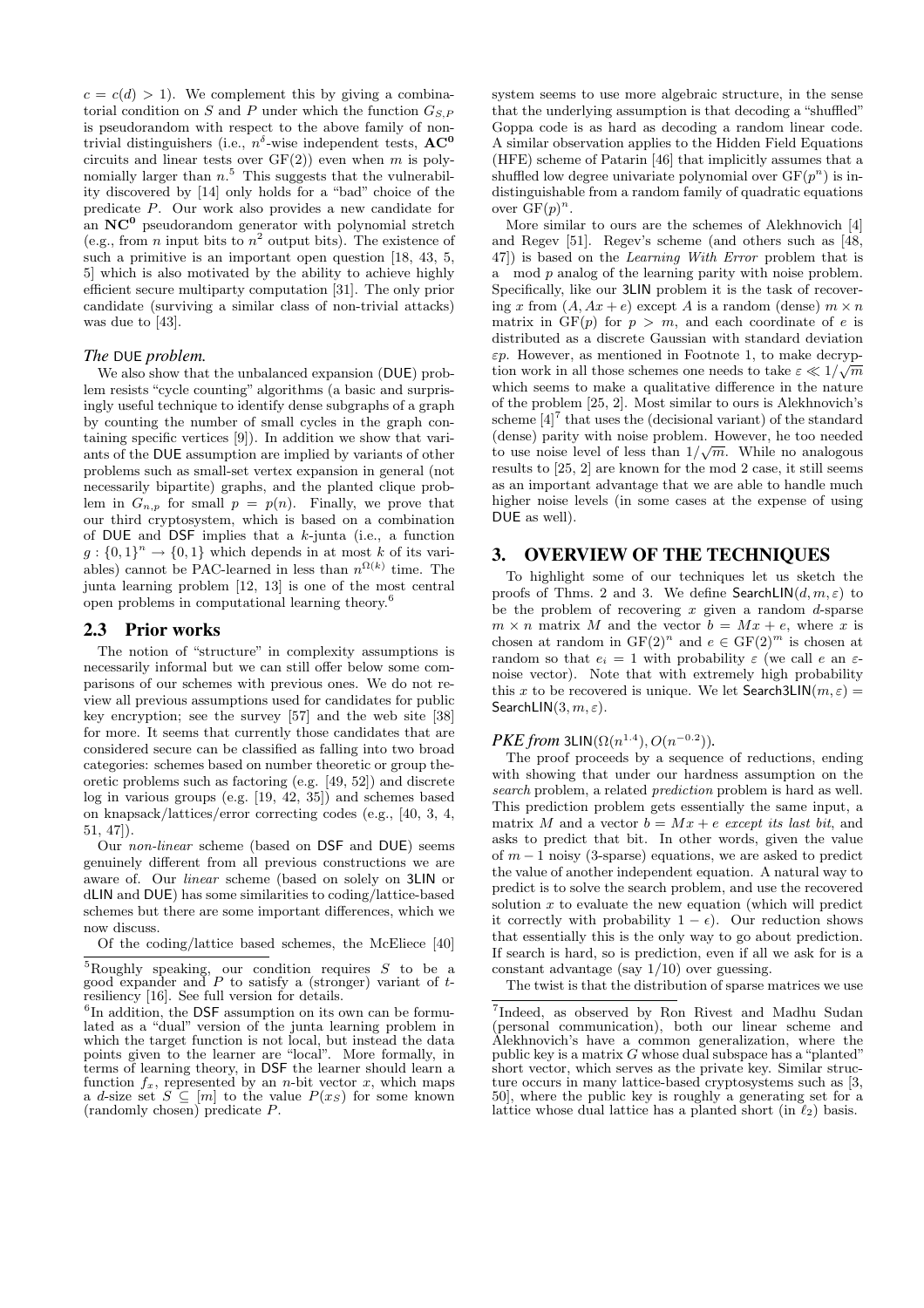#### The scheme  $\mathcal{E}(\mathcal{D}, \varepsilon)$ :

Public encryption key: A d-sparse matrix  $M \in \mathrm{GF}(2)^{m \times n}$  sampled from distribution  $\mathcal{D}$ .

**Private decryption key:** A q-size subset  $S \subseteq [m]$  for **PTIVALE GECTYPLION KEY:** A q-size subset  $S \subseteq [m]$  for which:  $m \in S$  and  $\sum_{i \in S} M_i = 0^n$  where  $M_i$  is the *i*-th row of M.

**Encryption:** Randomly choose  $x \stackrel{R}{\leftarrow} \mathcal{U}_n$  and a noise vector  $e \in \{0,1\}^m$  whose entries are iid Bernoulli variables with mean  $\varepsilon$ . To encrypt 0, send the vector  $b = Mx + e$ . To encrypt 1, send the vector b with its last bit flipped.

**Decryption:** To decrypt  $y \in \{0,1\}^m$  output the sum  $i \in S$  y<sub>i</sub>. (Decryption errs with probability at most  $q\varepsilon$ .)

Figure 1: Our basic cryptosystem scheme, used in the proofs of Thms. 2 and 3.  $m, d, q, \varepsilon$  can depend on the security parameter *n*. The distribution  $D$  is over matrices with  $d$  1's per row, in which the last row is a linear combination of  $q - 1$  other rows. We show that under certain assumptions the scheme can be instantiated to achieve constant privacy. This can be amplified to full-fledged security using [28].

in this reduction is special. Formally, for any distribution  $D$ on  $(m, n, 3)$ -matrices, define the following *prediction* problem Predict3LIN( $\mathcal{D}, \varepsilon$ ): given M drawn from  $\mathcal D$  and the first  $m-1$  bits of  $Mx+e$  where x, e as above, predict the m'th bit of  $Mx + e$  with probability at least 3/5. We will reduce the search problem Search3LIN $(m, \varepsilon)$  (where matrices are drawn uniformly) to the prediction problem Predict3LIN( $\mathcal{D}_0, \varepsilon$ ), in which matrices are drawn from a special distribution  $\mathcal{D}_0$ .

#### *Our cryptosystem.*

Before explaining the reduction, let us explain how the prediction problem Predict3LIN( $\mathcal{D}_0$ ,  $\varepsilon$ ) can be turned into a public-key system. This system is also described in Figure 1. The distribution  $\mathcal{D}_0$  has the property that if M is in the support of  $\mathcal{D}_0$ , then there is a linear relation involving M's last row and at most  $q \ll 1/\varepsilon$  other rows. Moreover, it is possible to efficiently sample a random matrix  $M$  from  $\mathcal{D}_0$ together with such a set  $S$  of rows involved in this linear relation. Since  $q\varepsilon$  is small, if we add an  $\varepsilon$ -noise vector  $e$ to  $Mx$ , then with high probability no equation in S will be noisy, which means that given the value of  $Mx + e$  on the coordinates in  $S$ , one can recover the value of  $Mx$  on the  $m<sup>th</sup>$  coordinate. Thus, the linear relation can serve as a sort of "trapdoor" for the Predict3LIN( $\mathcal{D}_0$ ,  $\varepsilon$ ) problem. One can turn this observation into a PKE by using relatively standard techniques such as hardness amplification [28].

#### *Search to approximate search.*

To get from Search3LIN( $m, \varepsilon$ ) to Predict3LIN( $\mathcal{D}_0, \varepsilon$ ) we use a chain of three reductions through two intermediate problems. The first is an "approximate search" problem AppSearch3LIN $(m, \varepsilon)$ , which is the variant of Search3LIN in which the goal is relaxed to only recover a vector  $x'$  that is *close* to the true answer  $x$  in Hamming distance. We use

error correcting properties of sparse equations to show that the two problems are equivalent up to constant loss in the parameters. In essence, we can use  $O(n \lg n)$  more noisy equations to detect the "errors" in the approximate solution vector  $x'$  and correct them to recover  $x$ .

#### *Search to prediction on the uniform distribution.*

The second intermediate problem is Predict3LIN $(m, \varepsilon)$  which is the problem Predict3LIN( $\mathcal{D}, \varepsilon$ ) where  $\mathcal D$  is the uniform distribution over  $(m, n, 3)$ -matrices - the same distribution on matrices used in Search3LIN( $m, \varepsilon$ ) and AppSearch3LIN( $m, \varepsilon$ ). We reduce AppSearch3LIN $(m, \varepsilon)$  to Predict3LIN $(m+O(n), \varepsilon)$ . A key observation used in the proof is that by adding two 3 sparse random equations that share a common variable, we get a random 4-sparse equation of the form  $x_i+x_j+x_k+x_\ell =$ b, and so given such an equation one can turn a predictor for  $x_i + x_j + x_k$  into a predictor to  $x_\ell$ . By carefully combining many pairs of equations it can be shown that at the end, we will get predictions for a large fraction of the variables, and that most of these predictions will be correct. Hence, together they form a good approximation for  $x$ .

#### *Prediction on a different distribution.*

The last step is a reduction between the two prediction problems Predict3LIN( $m, \varepsilon$ ) to Predict3LIN( $\mathcal{D}_0, \varepsilon$ ) where  $\mathcal{D}_0$ is the special distribution above. This step is composed of two stages. First we use the results of Feige, Kim, and Ofek [21] to argue that small linear relations involving the last row of M will exist in our setting of parameters with some (small) constant probability for the uniform distribution. Therefore the statistical distance between  $\mathcal{D}_0$  (in which such a relation is sampled first) and the uniform distribution is bounded away from 1. We complete the proof by showing how to turn a good predictor for Predict3LIN( $\mathcal{D}, \varepsilon$ ) into a good predictor A for Predict3LIN( $\mathcal{D}', \varepsilon$ ) for every two distributions  $\mathcal{D}, \mathcal{D}'$  over matrices with related parameters whose statistical (or computational!) distance is bounded away from 1. This differs from most proofs of this type, since we want the difference in prediction probability of the two predictors to be much smaller than the statistical (or computationsl) distance of the two distributions! For example, even if A perfectly solves Predict3LIN( $\mathcal{D}, \varepsilon$ ) with no error, it might be a terrible predictor which errs with probability 1/2 when instances are generated according to  $\mathcal{D}'$ . Still, we show how to turn it into a useful predictor with respect to  $\mathcal{D}'$  as well. The idea is to identify (via sampling) the instances on which  $A$  is likely to succeed and use it *only* for these cases. Then, we amplify the success probability by breaking a single instance of Predict3LIN to many smaller instances of the problem. These instances are rerandomized by relying on the symmetry and linearity of the 3-LIN constraints.

#### *Thm. 3: PKE from* DUE *and d*LIN*.*

The description above completes the reduction of Thm. 2. For Thm. 3, in which smaller values of  $m$  are used, such small linear relations between rows of M will not exist, and hence the distribution  $\mathcal{D}_0$  as above will be statistically far from the uniform distribution on d-sparse matrices. Here our extra assumption DUE comes to the rescue, basically to prove that computationally its distance from uniform will be bounded away from 1. The next two paragraphs highlight the main ideas in that proof.

The use of DUE, as well as the extension to large sparsity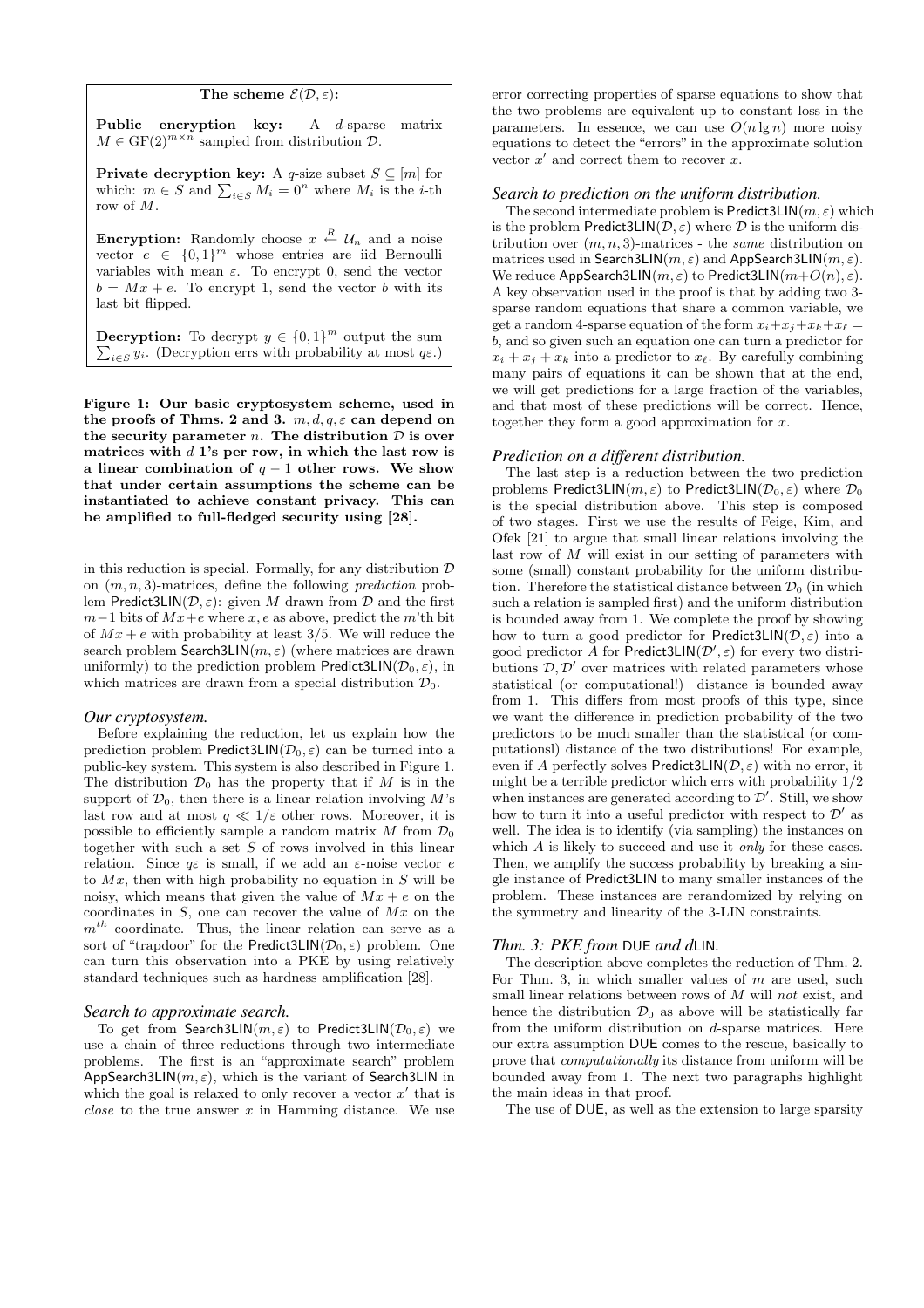$d > 3$  introduce some additional difficulties that we need to overcome. In particular, for our cryptosystem we need DUE to hold even if one of the members of the planted shrinking set is revealed. Hence, to prove security we show that solving this variant of DUE assumption (denoted by  $DUE_1$ ) implies a solution to the original DUE problem.

In particular, given a random  $(m, n, d)$  graph with a planted shrinking set, an algorithm for  $DUE_1$  can be used to distinguish with some constant advantage between nodes that participate in the shrinking set to other nodes. This distinguisher allows us to "shave" many nodes of the large side of the graph while preserving the existence of a (smaller) shrinking set. The resulting graph will have  $m'$  top nodes and n bottom nodes where  $m' < n$ . (Recall that we started with  $m > n$  top nodes.) For this case, we can detect the existence of a shrinking set by using Hall's theorem via a matching based algorithm. This leads directly to a solution for DUE. Note that this argument shows only that, under the DUE assumption, the distribution  $\mathcal{D}_0$  is not completely computationally-far from the uniform distribution. Here again, we need to rely on the strong version of the reduction from PredictLIN $(\mathcal{D}, \varepsilon)$  to PredictLIN $(\mathcal{D}', \varepsilon)$ .

Another difficulty arises from the use of a large sparsity  $d > 3$ , as in this case the combination of two equations with overlap of one variable does not lead to an equation of sparsity  $d + 1$  as in the  $d = 3$  case. We overcome this problem by employing a different reduction from PredictLIN to AppSearchLIN. Specifically, given an instance of AppSearchLIN with locality  $d$ , we combine pairs of equations with no overlap to obtain a 2d-LIN instance. Then, we generate  $(2d-2)$ -LIN equations by combining pairs of equations with a common variable. This information, together with a prediction algorithm for 2d-LIN can be used to obtain a 2-LIN equation. By repeating this process we obtain a random 2-LIN (or MAX-CUT) instance. Now we can employ one of the known algorithms (e.g.,the SDP of [23]) to obtain a solution that satisfies a large fraction of the constraints. Finally, we argue that since the 2-LIN instance is random the resulting assignment is close to the original assignment and therefore it is a valid solution for AppSearchLIN.

# 4. FORMAL STATEMENTS

## 4.1 Preliminaries

The SearchLIN problem. A matrix  $M$  is  $d$ -sparse if every row has exactly d nonzero elements. The distribution  $\mathcal{T}_{p,n,d}$ chooses a *d*-sparse matrix by selecting any of the possible  $($ chooses a *u*-sparse matrix by selecting any of the possible  $\binom{d}{d}$ <br>rows with probability p. The distribution  $\mathcal{M}_{m,n,d}$  picks an  $m \times n$  d-sparse matrix by choosing each row independently  $m \times n$  *d*-sparse matrix by choosing each row independently<br>at random (with replacement) from all possible  $\binom{n}{d}$  choices. We define SearchLIN $(d, m, \varepsilon)$  to be the problem of recovering x from  $(M, Mx + e)$  where  $M \stackrel{R}{\leftarrow} \mathcal{M}_{m,n,d}, x \stackrel{R}{\leftarrow} \mathbb{F}_2^n$ , and e is chosen at random such that  $e_i = 1$  with probability  $\varepsilon$ . We say that SearchLIN $(d, m, \varepsilon)$  is *intractable* if for every PPT algorithm  $A$ , and every sufficiently large  $n$ , the probability that A solves SearchLIN $(d, m(n), \varepsilon(n))$  is smaller than 2/3.

Indistinguishability. A pair of distribution ensembles  $\mathcal{X}_n, \mathcal{Y}_n$  are  $\varepsilon$ -indistinguishable if for every PPT algorithm C, we have  $|\Pr[C(\mathcal{X}) = 1] - \Pr[C(\mathcal{Y}) = 1]| < \varepsilon$ . An ensemble  $\mathcal{X}_n$  is  $\varepsilon$ -pseudorandom if  $\mathcal{X}_n$  is  $\varepsilon$ -indistinguishable from  $\mathcal{U}_n$ , the uniform distribution over  $n$ -bit strings.

Public-key encryption scheme. A  $(\alpha(n), \beta(n))$ -secure

public-key bit encryption scheme is a triple (Gen, Enc, Dec) of PPT algorithms such that the algorithm Gen, on input  $1^n$ produces a pair of private and public keys (pk,sk) and the scheme satisfy the following properties:

- $(1 \alpha)$ -correctness: For a random bit  $b \stackrel{R}{\leftarrow} \{0,1\}$  and a pair of random keys  $(\mathsf{pk}, \mathsf{sk}) \stackrel{R}{\leftarrow} \mathsf{Gen}(1^n)$  we have:  $Pr[Dec_{sk}(Enc_{pk}(b)) = b] \ge 1 - \alpha.$
- β-privacy: The random variables ( $pk$ ,  $Enc_{pk}(0)$ ) and (pk,  $Enc_{pk}(1)$ ) are  $\beta(n)$ -indistinguishable, where pk is chosen by  $Gen(1^n)$ .

If  $\alpha$  and  $\beta$  are constants that satisfy  $\alpha < (1 - \sqrt{\beta})/2$ , we say that the scheme is a weak PKE. It was shown in [28, Thm. 6] that a weak PKE can be converted into semantically secure PKE [27] which supports arbitrary (polynomially) long messages.

#### **4.2** Properties of the scheme  $\mathcal{E}(\mathcal{D}, \varepsilon)$

Two of our constructions are based on the general bitencryption scheme which is described in Figure 1. Recall that the public key is matrix  $M$ , and the private-key is a short non-trivial linear dependency S among the rows of M which includes the last row. To encrypt the bit  $\sigma$ , one generates an  $m$ -bit vector  $b$  by perturbing a random vector in the image of  $M$ , and then XOR-s the last entry of  $b$  with the plaintext  $\sigma$ . The knowledge of the short linear-dependency  $S$  allows to decrypt the ciphertext  $b'$  by summing-up the bits that are indexed by the set  $S$ . The following lemma shows that decryption succeeds the noise rate  $\varepsilon$  is sufficiently small.

LEMMA 1. For every pair  $(M, S)$  of public/private keys, and every plaintext  $\sigma \in \{0,1\}$ , the decryption errs with probability at most  $\alpha = \frac{1}{2} - \frac{1}{2}(1 - 2 \cdot \varepsilon)^q < \varepsilon q$ , where the probability is taken over the randomness of the encryption algorithm.

To prove that the scheme is secure, it should be shown that it is hard to predict the last entry of the ciphertext b. Our main technical theorem shows that as long as  $M$  is chosen from a distribution which is not too far from  $\mathcal{M}_{m,n,d}$ or  $\mathcal{T}_{m/{n\choose d},n}$  the scheme is "somewhat" secure assuming that SearchLIN is intractable for related parameters. Formally,

THEOREM 4. Let  $0 < \delta < 1$  be a constant and d be either 3 or an even number larger than 3, and  $m(n)$  =  $\Omega(n \lg n), \varepsilon = \varepsilon(n) \leq 0.01$  be functions. Let  $\mathcal{D} = {\mathcal{D}_n}$  be a distribution ensemble which is  $(1 - \delta)$ -computationally indistinguishable from  $\mathcal{M}_{m,n,d}$  or  $\mathcal{T}_{m/{n\choose d},n}$ . Then there exists a constant c which depends only in  $\delta$  and d such that:

- 1. For  $d = 3$ : If SearchLIN(3, cm,  $\varepsilon$ ) is intractable then the public-key encryption scheme  $\mathcal{E}(\mathcal{D}, \varepsilon)$  is  $(1 - \delta/2)$ private.
- 2. For  $d > 3$ : If SearchLIN $(d/2, cm, \frac{1-\sqrt{1-2\varepsilon}}{2})$  is intractable then the public-key encryption scheme  $\mathcal{E}(\mathcal{D}, \varepsilon)$  is  $(1 \delta/2)$ -private.<sup>8</sup>

 $8\text{As}$  a special case, the theorem essentially shows that for  $d$ -LIN, prediction is as hard as search. By combining this with Yao's theorem [56], one can show that the corresponding decision problem (distinguishing a random  $(1-\varepsilon)$ -satisfiable instance from a random one) is as hard as search as well (with some loss in the parameters).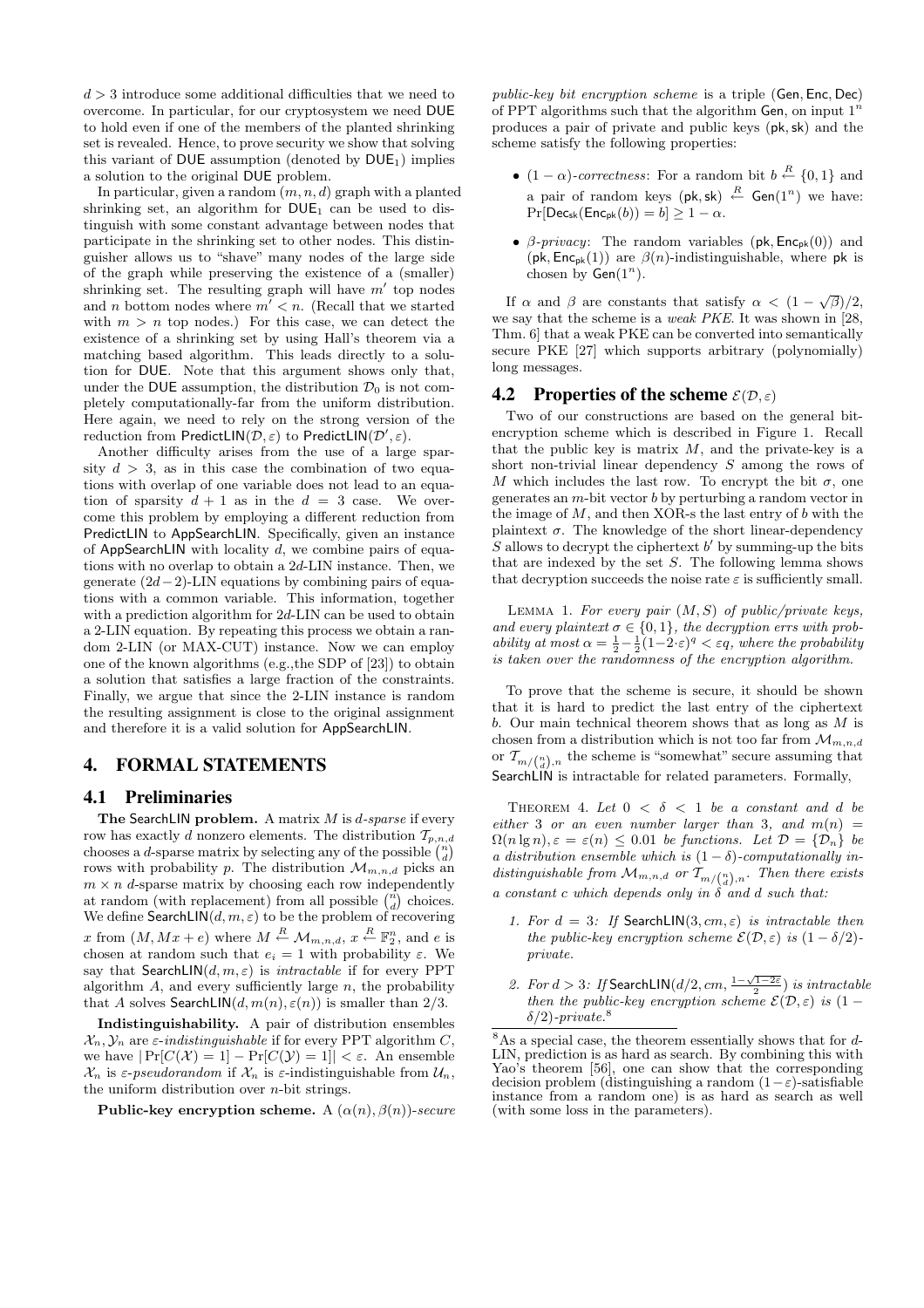PROOF. We will sketch the proof only for the (simpler) case of  $d = 3$ . As described in Section 3, we gradually reduce Search3LIN to the task of breaking  $\mathcal{E}(\mathcal{D}, \varepsilon)$ .

Step 1: From Search3LIN to AppSearch3LIN. Suppose that we have an algorithm A that solves AppSearch3LIN( $m, \varepsilon$ ); that is, given a random  $\varepsilon$ -satisfiable 3-LIN instance  $(M, b =$  $Mx + e$ ) A outputs an assignment  $\hat{x}$  which is 0.1-close to  $x$ . We show how to convert  $A$  into an algorithm that solves Search3LIN( $m+t, \varepsilon$ ) with almost the same success probability, where  $t \geq \Omega(n \ln n)$ . Given an input  $(M, b) \in \mathbb{F}_2^{(m+t)\times n} \times$  $\mathbb{F}_2^{m+t}$ , we invoke the approximation algorithm A on the first m rows of the input, and get an approximation  $\hat{x}$  for x. Then, we use the information given by the last  $t$  rows of the input to correct the errors in  $\hat{x}$  as follows. We will recover the *i*-th bit of x by letting each equation of the form  $x_i + x_k + x_\ell = v$  to vote for the correct value of  $x_i$ . This vote is simply  $\hat{x}_k + \hat{x}_\ell + v_s$ , i.e., we compute the value of  $x_i$  assuming that v is not noisy and that the approximation for  $\hat{x}_k$  and  $\hat{x}_\ell$  is correct. Finally, we take the majority of all votes. To analyze the algorithm, we show that each index  $i$  is likely to participate in many equations and that w.h.p most of these equations will include only indices for which x and  $\hat{x}$  agree, hence, we output  $x_i$  with probability at least  $1 - o(1/n)$  and therefore (by a union bound) all the indices of  $x$  are recovered w.h.p.

Step 2: From AppSearch3LIN to Predict3LIN. Suppose that we have an algorithm A that solves Predict3LIN $(m, \varepsilon)$ . That is, given a random input  $(M, b = Mx + e)$  the algorithm A predicts the value  $b_m$  without reading it. It will be convenient to parse the input as a tuple  $(M', b', v)$  where  $(M', b')$  is the first  $m-1$  rows of  $(M, b)$  ("training set"), and  $v = (i, j, k)$  is the support of the last row of M ("test triple"). We show how to use A to solve AppSearch3LIN( $m + t, \varepsilon$ ) for  $t = \Omega(n)$ . Our reduction employs a subroutine B which transforms a random  $3$ -LIN instance with  $t$  equations and noise  $\varepsilon$  into a random 4-LIN instance with  $t/5$  equations and noise  $\varepsilon' = 2\varepsilon(1-\varepsilon)$  and the *same* planted solution. Given B we proceeds as follows.

We break the 3-LIN instance into two parts: the first m equations  $(M, b)$  and the remaining t equations  $(T, z)$ which are converted into a random 4-LIN instance  $(R, y)$ with  $t/5$  equations via the subroutine  $B$ . Then, we invoke the predictor  $A$  for  $t/5$  iterations, where the 3-LIN instance  $(T, z)$  is being used as the training set in all the iterations, and the test triple of the r-th iteration  $v = (i, j, k)$  is randomly chosen from the support of the r-th 4-LIN equation  $x_i + x_j + x_k + x_\ell = b$ . We guess the value of the variable  $x_{\ell}$  (which does not appear in v) by XOR-ing A's prediction bit with the LHS b of the 4-LIN equation. Our guess will be correct if the equation is not noisy and the prediction succeeds (or if both events do not happen simultaneously). It can be shown that, if  $A$  is a good predictor (e.g., succeeds with probability 0.99) then, with high probability, we will get good guesses for most indices (e.g., 0.9 fraction) and thus obtain a good approximation for x.

Finally, to implement the subroutine  $B$  we partition the 3-LIN equations into pairs that share a single variable  $x_i$ , and then combine each pair into a 4-LIN equation by simple addition. We make sure that the partition is oblivious to the other entries of the equations by first selecting a random representative from each equation, and then combining pairs that share a common representative. It is not hard to verify

that such a strategy results in a random instance of 4-LIN system, and that, except with probability  $\exp(-\Omega(t))$ , we will get enough equations.

Step 3: Predicting over other distributions. Let  ${\mathcal D}$  be a distribution ensemble over 3-sparse matrices which is  $(1 - \delta)$ -computationally close to  $\mathcal{M}_{m,n}$  for some constant  $\delta$ .<sup>9</sup> Suppose that  $\mathcal{E}(\mathcal{D}, \varepsilon)$  is not  $(1 - \delta/2)$ -private. Hence, there exists a  $(1 - \delta/4)$ -predictor A for the problem Predict3LIN( $\mathcal{D}, \varepsilon$ ) in which the the matrix  $\left(\begin{array}{c} M \\ v \end{array}\right)$  of the Predict3LIN instance  $(M, b = Mx + e, v)$  is chosen from  $D$ and  $x$  and  $e$  are chosen as before. We show that  $A$  can be converted into an 0.99-predictor B for Predict3LIN $(m', \varepsilon)$ (over the the uniform distribution) where  $m' = c(m-1) + 1$ and the constant  $c = c(\delta)$  depends only on  $\delta$ .

Let  $\frac{1}{2} < \alpha < \beta < 1 - \delta/4$  be constants, we call a pair  $(M, v)$  good (resp. bad) if A succeeds on an instance  $(M, b =$  $Mx+e, v$ ) with probability larger than  $\beta$  (resp., smaller than  $\alpha$ ) over a random choice of x and  $\varepsilon$ -noisy e. A proper choice of  $\alpha$  and  $\beta$  guarantees that: (1) a random pair selected from  $\mathcal{M}_{m,n}$  will be good with some constant probability  $\gamma > 0$ (by Markov and the closeness of  $\mathcal{D}$ ); and (2) one can efficiently distinguish bad pairs from good pairs by estimating A's success probability (say, via Chernoff bound).

Let us now describe the algorithm  $B$ . Given an input  $(M, b, v)$  for Predict3LIN $(m', \varepsilon)$  partition the matrix M (resp. the vector b) to c sub-matrices  $M_1, \ldots, M_c$  (resp. vectors  $b_1, \ldots, b_c$  each with  $m-1$  rows. Rerandomize the *i*-th instance as follows: choose a random  $x_i \stackrel{R}{\leftarrow} U_n$  and a random permutation  $\pi_i$  over [n]; Generate the triple  $(T_i =$  $\pi_i(M_i), a_i = b_i + T_i \cdot \pi_i(x_i), v_i = \pi(v)$ , where we write  $\pi(R)$  to denote the matrix R with columns permuted according to  $\pi$ . Note that each of the c instances we created is a random instance of Predict3LIN $(m, \varepsilon)$  and, in addition, all the instances are independently distributed. Also, observe that given a good prediction  $\sigma_i$  for the *i*-th instance we can compute a good prediction for the original instance  $(M, v, x)$  by adding  $\sigma_i$  (over  $\mathbb{F}_2$ ) to  $\langle x_i, v \rangle$ . Hence, we apply A to each instance, translate its answer into a prediction for  $(M, v, x)$  and output the majority over the predictions, ignoring the votes of the entries for which  $(T_i, v_i)$  are bad. Since  $\frac{1}{2} < \alpha$  and  $\gamma > 0$  are constants, a sufficiently large constant c decreases the error probability below 0.01.  $\Box$ 

## 4.3 PKE based on 3LIN

We instantiate the scheme  $\mathcal{E}(\mathcal{D}, \varepsilon)$  as follows. Let  $H_{q,n}^{2,3}$  be the uniform distribution over matrices with  $n$  columns and  $q$  rows, where each row contains exactly 3 ones and each column contains either 0 or 2 ones. Consider the distribution  $\mathcal{T}_{p,n,q}$  which is simply  $\mathcal{T}_{p,n}$  conditioned on the event that the matrix T contains a submatrix of rows  $H \in \text{support}(H_{q,n}^{2,3})$ that includes the last row of T. Since  $H_{q,n}^{2,3}$  is efficiently samplable (via standard techniques), it is possible to sample a triple  $(M, H, S)$  where  $M \stackrel{R}{\leftarrow} \mathcal{T}_{p,n,q}, H \stackrel{R}{\leftarrow} H_{q,n}^{2,3}$  and  $M_S =$ H (i.e.,  $S$  is a q-size subset of the rows of M which points to the submatrix  $H$ ). We will use this distribution for our keygeneration algorithm. First, we argue that the distribution  $\mathcal{T}_{p,n,q}$  is not too far (in statistical distance) from  $\mathcal{T}_{p,n}$ .

LEMMA 2. There exists a function  $q = \Theta(n^{0.2})$  and a con-

<sup>&</sup>lt;sup>9</sup>The proof easily extends to the case where  $\mathcal{D}$  is close to The proof easily  $\epsilon$ <br>  $\mathcal{T}_{p,n}$  for  $p = m / {n \choose 3}$ .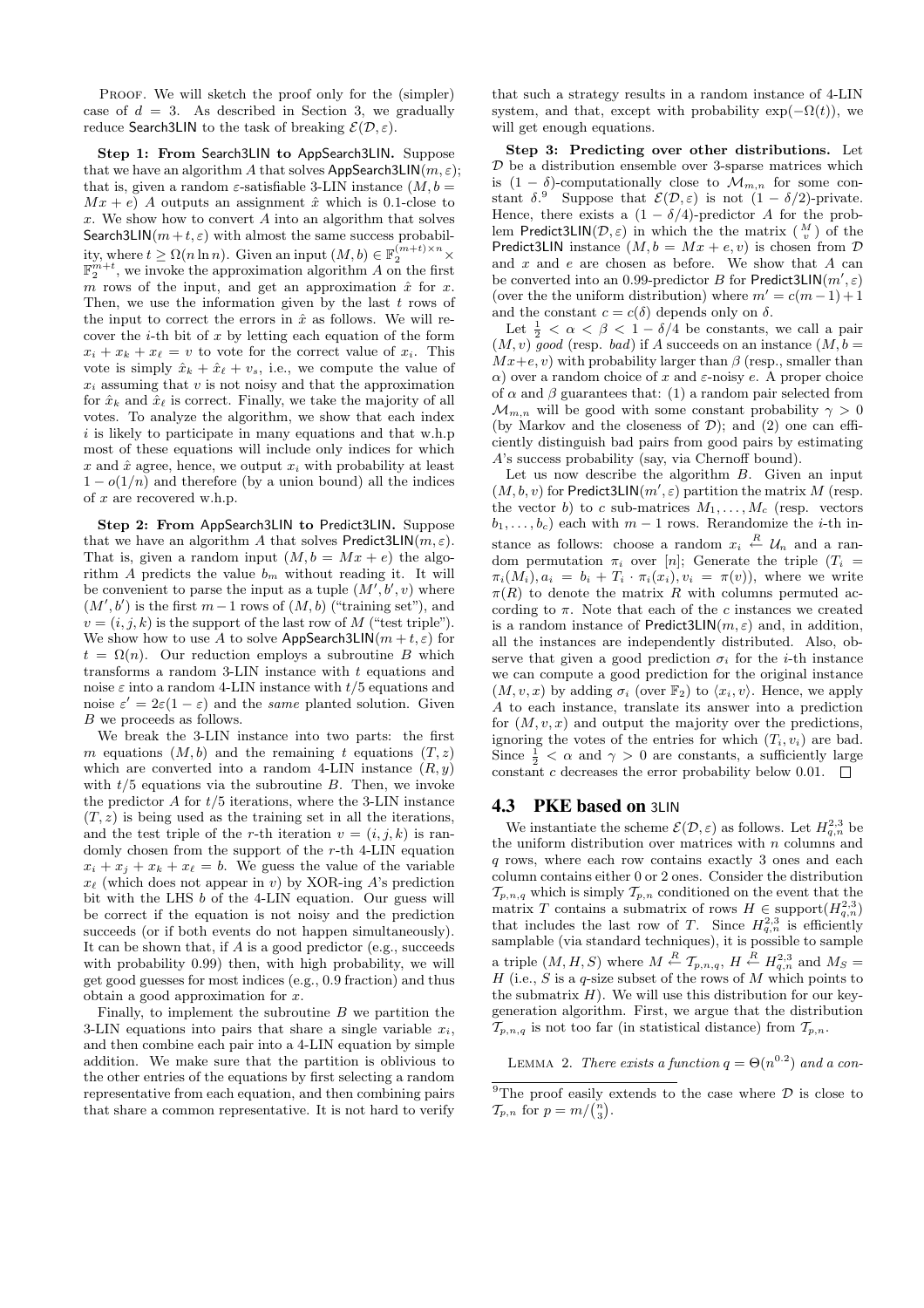stant  $\delta < 1$  such that the distribution  $\mathcal{T}_{p=n^{1.4}/\binom{n}{3},n}$  is  $1-\delta$ statistically indistinguishable from  $T_{p,n,q}$ .

The (omitted) proof relies on the results of Feige, Kim and Ofek [21]. We can now establish Thm. 2.

PROOF OF THM 2. Let p,  $q(n)$  and  $\delta$  be the parameters obtained from Lemma 2 and let  $c = c(\delta)$  be the parameter obtained from Thm. 4. Suppose that Search3LIN $(cn^{1.4},\varepsilon)$ is intractable for  $\varepsilon = kn^{-0.2}$  where k is a sufficiently small constant that will be determined later. By Lemma 2 and Thm. 4, we get that the scheme  $\mathcal E$  instantiated with the distribution  $\mathcal{T}_{p=n^{-1.6},n,q}$  and noise rate  $\varepsilon$  is  $\beta = (1 - \delta/2)$ private. Since  $\beta$  is bounded away from 1, and since the error  $\alpha$  tends to zero with k (Lemma 1), a sufficiently small constant k will make the error  $\alpha$  smaller than  $(1 - \sqrt{\beta})/2$ . Hence, we obtain a weak PKE which can be converted to a semantically secure PKE via the transformation of [28].  $\Box$ 

## 4.4 PKE based on dLIN and DUE

In the previous section we constructed a PKE based on the intractability of Search3LIN $(n^{1.4}, n^{-0.2})$ , our goal in this section is to relax this assumption and replace it with the intractability of solving the SearchLIN problem with a smaller number of equations  $(m = n \log n)$ , and larger noise rate (e.g.,  $\varepsilon = n^{-0.1}$ ). We do this at the expense of adding the DUE as an additional assumption.

The DUE problem. In the following we view a  $d$ -sparse matrix  $M \in \mathbb{F}_2^{m \times n}$  as a bipartite graph  $G = ((V_{\text{Top}}, V_{\text{Bot}}), E)$ with  $m$  "top" nodes (each node correspond to a row) and  $n$ "bottom" nodes (each node correspond to a column) where each top node has degree d. We call such a graph an  $(m, n, d)$ graph. Graphs chosen from  $\mathcal{M}_{m,n,d}$  will be, with high probability, very good expanders. That is, we expect that small sets S of top vertices will have almost  $d|S|$  neighbors. The distribution  $\mathcal{F}^q_{n,m,d}$  is a perturbed version of  $\mathcal{M}_{m,n,d}$  in which we plant a single  $q$ -size top subset S with a small ("shrinking") neighborhood. Formally,  $\mathcal{F}_{m,n,d}^q$  is the result of the following random process: choose G from  $\mathcal{M}_{n,m,d}$ , choose at random subsets  $S \subseteq V_{\text{Top}}$  and  $T \subseteq V_{\text{Bot}}$  of sizes q and  $q/3$  respectively, and choose a random graph  $H \stackrel{R}{\leftarrow} \mathcal{M}_{q/3,q,d}$ . Then replace all the  $d|S|$  edges in G that are incident to S with the edges from  $H$ . In the DUE problem the goal is to distinguish between a random graph sampled from  $\mathcal{M}_{n,m,d}$  to a graph sampled from  $\mathcal{F}^q_{n,m,d}$ . Let  $m = m(n)$ ,  $d = d(n)$  and  $q = q(n)$  be some functions of n. We say that  $DUE(m, q, d)$ is  $\delta$ -*intractable* if the distribution ensembles  $\mathcal{M}_{n,m(n),d(n)}$ and  $\mathcal{F}_{n,m(n),d(n)}^q$  are  $\delta$  computationally indistinguishable.

The key generation algorithm. Again, we rely on the general bit-encryption of Figure 1. Our key generation algorithm will be based on the DUE planted distribution. We will sample a pair of private/public-keys as follows. Let M be an d-sparse matrix chosen from  $\mathcal{F}_{n,m(n),d}^{\tilde{q}}$  and let S be a shrinking set of size q. We say that a row i in S is degenerate if it is spanned by the other rows in S. Go over the rows of  $S$  in a random order, until a degenerate row  $i$  is found. (Such a row must exist as  $S$  is shrinking and therefore the column rank of the rows indexed by  $S$  is smaller than q.) Then, permute the *i*-th row of  $M$  with the last row, and set the public-key to be the permuted matrix  $M'$ , and the private key to be the set  $S'$  which contains the last row of private key to be the set S which contains the last row or  $M'$  and the rows that span it, i.e.,  $\sum_{j \in S'} M'_j \pmod{2} = 0$ .

**Security.** Let  $\mathcal{K} = \mathcal{K}_{n,m,d}^q$  denote the distribution of the public key. Our goal now is to show that K is  $(1 - \delta)$  computationally close to the ensemble  $\mathcal{M} = \mathcal{M}_{n,m,d}$  for some constant  $\delta$ , and then apply Thm. 4. Recall that the intractability of DUE asserts that the above is true for the distribution  $\mathcal{F} = \mathcal{F}^q_{n,m,d}$ , and note that  $\mathcal{F}$  can be written as a convex combination  $\alpha \mathcal{K} + (1-\alpha)\overline{\mathcal{K}}$ , where  $\overline{\mathcal{K}}$  is essentially  $\mathcal F$ conditioned on the last row being out of the planted shrinking set. In general, this does not necessarily means that a good distinguisher for  $K$ , yields a good distinguisher for  $\mathcal F$ . Consider, for example, an algorithm that always output 1 on inputs from K, but will output 0 on inputs from  $\overline{\mathcal{K}}$ . Such an algorithm can be a very good distinguisher for  $K$ , and still be useless for  $\mathcal F$  (say, if it outputs 1 on the uniform distribution with probability  $\alpha$ ). The crux of the lemma, is to show that in this case, we can distinguish K from  $\overline{\mathcal{K}}$ , and therefore can recover some information regarding the planted shrinking set. This information allows us to certify the "shrinkage" of a noticeable fraction of the graphs in  $\mathcal{F}$ , and so it leads to a distinguisher for  $\mathcal{F}.$ 

THEOREM 5. Suppose that DUE $(cm, q, d)$  is  $1/2000c^2$  intractable. Then  $\mathcal{K}_{n,m,d}^q$  is  $(1 - \delta)$  computationally close to the ensemble  $\mathcal{M}_{n,m,d}$  where  $\delta = \delta(c)$  is a constant which depends only in the constant c.

PROOF SKETCH. Let  $\mathcal{K}_n = \mathcal{K}_{n,m,d}^q$ ,  $\mathcal{F}_n = \mathcal{F}_{n,m,d}^q$  and  $\mathcal{M}_n = \mathcal{M}_{n,m,d}$ . Assume, towards a contradiction, that we have a  $\delta$ -distinguisher A for  $\mathcal{K}_n$  and  $\mathcal{M}_n$  where  $\delta =$  $1 - 1/500c^2$ . We use A to break DUE as follows. Given a graph  $G$ , create the graph  $G_i$  in which the *i*-th row is permuted with the last row, and invoke  $A$  on all the  $G_i$ 's for  $i \in [m]$ . Define a graph G' by keeping only the rows i of G for which  $A(G_i)$  outputs "planted". If the number of remaining rows is larger than  $n/kc$  we output "random" where k is some fixed universal constant (e.g., 18). Otherwise, think of  $G'$  as a bipartite graph with (at most)  $n/kc$  left vertices with degree  $d$  and  $n$  right vertices, and check whether there exists a perfect matching that consists of all left nodes. If so output "random"; otherwise, output "planted".

We argue that when  $G \stackrel{R}{\leftarrow} \mathcal{M}_n$  the above algorithm outputs "random" with probability  $1 - o(1)$ . Indeed, suppose that we outputted "planted". Then,  $G'$  has no matching that consists of all left vertices, and therefore, by Hall's theorem,  $G'$  has a shrinking left set. Since  $G'$  is a subgraph of  $G$ , it follows that G has a left set of vertices of size at most  $n/kc$ which shrinks. By standard calculations, a random graph  $G \stackrel{R}{\leftarrow} \mathcal{M}_n$ , will have such a set only with probability  $o(1)$ .

It is left to show that when  $G \stackrel{R}{\leftarrow} \mathcal{F}_n$  the output is "planted" with some fixed constant probability (e.g., 1/20). To prove this we claim that for a typical graph  $G \stackrel{R}{\leftarrow} \mathcal{K}_n$ , we have that  $A(G_i)$  outputs (1) "planted" for most rows i in the shrinking set, and  $(2)$  "random" for most rows i outside of the shrinking set. Assuming that the claim is true (with the appropriate parameters), we complete the argument by noting that if G satisfies (2) then G' has at most  $n/kc$  rows, and, in addition by (1), at least  $q/2$  rows from the shrinking set appear in  $G'$ . Since the neighborhood of these rows is at most  $q/3$ , the graph  $G'$  has no perfect matching (by Hall's theorem), and the algorithm outputs "planted".

It is left to prove the claim. The first part of the claim follows (via Markov) from the fact that A, being a  $\delta$  distinguisher, outputs "planted" with high probability over  $G \stackrel{R}{\leftarrow}$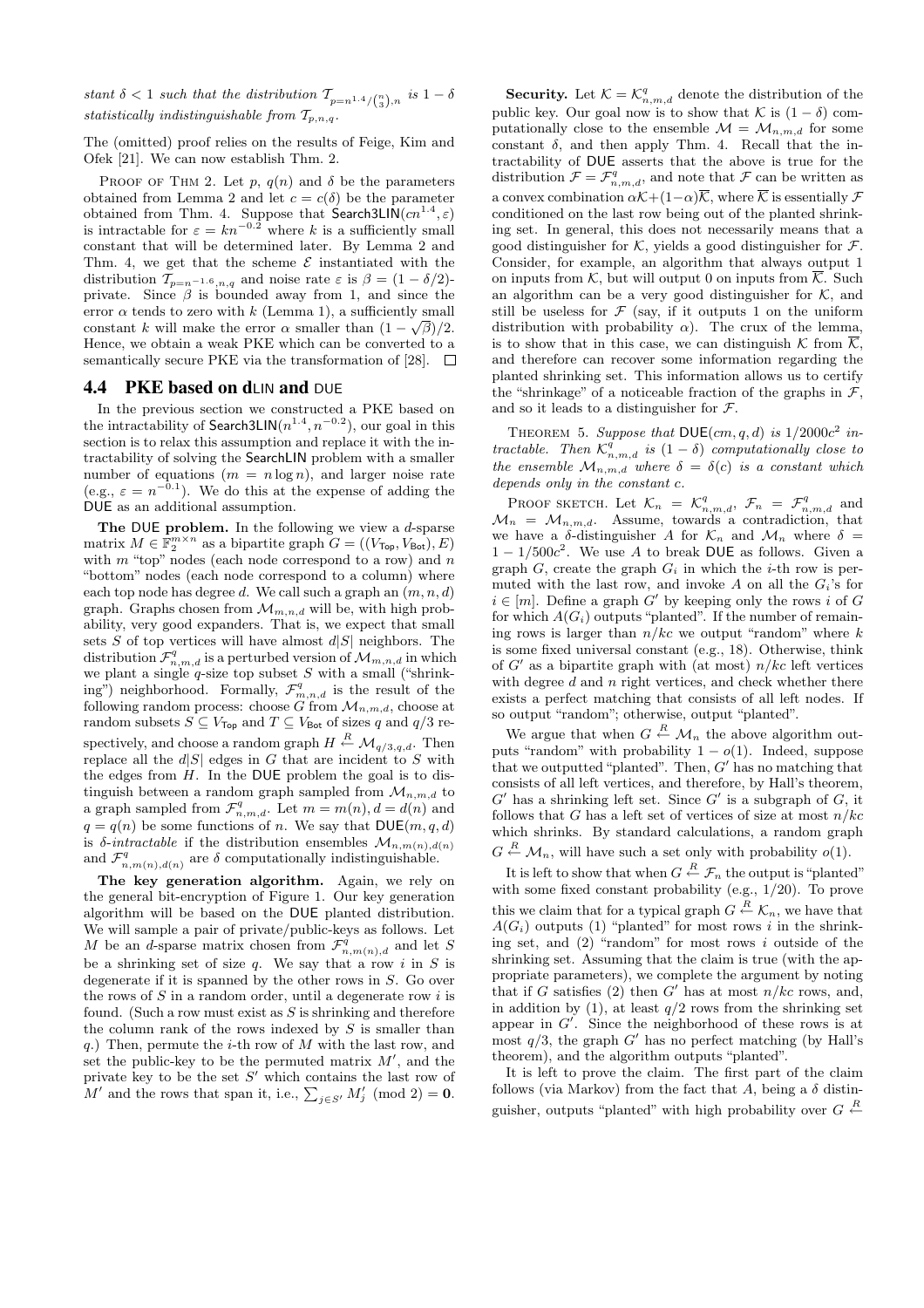$\mathcal{K}_n$ . The second part of the claim follows from DUE; as if (2) is violated  $A(G_i)$  outputs "planted" with high probability over  $G \stackrel{R}{\leftarrow} \mathcal{F}_n$  and a random  $i \stackrel{R}{\leftarrow} [m]$ , and since  $A(H_i)$ , where  $H \stackrel{R}{\leftarrow} \mathcal{M}_n$  and  $i \stackrel{R}{\leftarrow} [m]$ , outputs "random" with high probability (by our assumption on A), we break DUE.  $\square$ 

COROLLARY 1 (THM. 3 RESTATED). For every constants  $d, c$  and function  $q = o(n)$ , there exist constants a, b for which: if DUE $(cn, q, 2d)$  is  $1/2000c^2$  intractable as well as SearchLIN(d, an log n,  $1/(bq))$ ) is intractable then there exists a semantically secure PKE.

PROOF. Suppose that the assumptions hold with parameters  $d, q, c$  and sufficiently large constant  $a, b > 1$ . By Thms. 4 and 5, the resulting scheme is  $\beta$ -private for some constant  $0 < \beta < 1$  where  $\beta$  does not depend on the constant b. Hence, by taking b to be sufficiently large, we can reduce the decryption error  $\alpha = \frac{1}{2} - \frac{1}{2}(1 - 2 \cdot \varepsilon)^q$  (see Lemma 1) below  $(1 - \sqrt{\beta})/2$  and get a PKE.

## 4.5 PKE based on DSF and DUE

For an  $(m, n, d)$  graph  $G = ((V<sub>Top</sub>, V<sub>Bot</sub>), E)$ , and a predicate  $f : \{0,1\}^d \rightarrow \{0,1\}$ , we define the function  $G_f$ :  $\{0,1\}^n \to \{0,1\}^m$  obtained by mapping every  $x \in \{0,1\}^n$  to  $(f(x_{\Gamma(1)},...,f(x_{\Gamma(m)}),$  where  $\Gamma(i)$  denotes the neighbors of the i-th "top" node. We prove that there exists a PKE under the assumption that (1) (Decisional Sparse Function DSF) There exists a function  $f: \{0,1\}^d \to \{0,1\}$  for which the distribution  $(G, G<sub>f</sub>(U<sub>n</sub>))$  is  $\varepsilon$ -indistinguishable from the distribution  $(G, \mathcal{U}_m)$  where  $G \stackrel{R}{\leftarrow} \mathcal{M}_{m,n,d}$ ; and (2) DUE $(m, q, d)$ is  $\varepsilon$  intractable for some  $q \in \Theta(\log n)$ .

The cryptosystem. The cryptosystem is slightly different than the previous ones, and is inspired by Naor's commitment [44]. To generate a key choose a graph  $G \stackrel{R}{\leftarrow} \mathcal{F}_{n,m,d}^q$  together with a q-size shrinking set S, as well as a random string  $r \stackrel{R}{\leftarrow} \mathcal{U}_m$ . The pair  $(G, r)$  is the public-key, while the private key consists of the shrinking set S, and the graph  $H$  which is the subgraph of  $G$  induced by the set  $S$  and its neighbors. To encrypt we choose a random  $x \stackrel{R}{\leftarrow} \mathcal{U}_n$ . To encrypt the bit 0 output  $y = G_f(x)$ ; To encrypt the bit 1, output  $y = G_f(x) + r \pmod{2}$ . To decrypt a ciphertext  $z$ , we output 0 if and only if  $z<sub>S</sub>$  the restriction of z to the set S is in the image of  $H_f$ . (This verification can be implemented efficiently by trying all possible  $2^{q/3} = \text{poly}(n)$ preimages.) It is not hard to prove the following Lemma which establishes Theorem 1.

LEMMA 3.  $(1)$  The scheme is errorless with respect to a fraction of  $1-2^{-q/3}$  of the public-keys. (2) Under the assumptions above, the scheme is 4ε private.

PROOF SKETCH. (1) Fix G, S and H and let  $v = rs$ . We show that for all but  $2^{-q/3}$  fraction of the v's the scheme is errorless. Indeed, a decryption error can happen only if there are two different preimages  $w_0, w_1 \in \{0, 1\}^{q/3}$  for which  $H_f(w_0) = H_f(w_1) + v$ . Hence, the probability of choosing a "bad" v is at most  $2^{q/3} \cdot 2^{q/3}/2^q$ . (2) Follows by a standard hybrid argument.

Since our decryption algorithm looks at only  $O(\log m)$  of the bits of an m-bit ciphertext, and since for most of the keys the scheme is errorless, we can show, via standard techniques [33], that there is no efficient algorithm to PAC learn  $O(\log m)$ -juntas under the same assumptions.

#### *Acknowledgements.*

We thank Noga Alon, Moses Charikar, Shafi Goldwasser, Thomas Holenstein, Ron Rivest, Madhu Sudan and Salil Vadhan for useful discussions. We also thank Aditya Bhaskara for sharing with us a copy of [9].

# 5. REFERENCES

- [1] D. Achlioptas and A. Coja-Oghlan. Algorithmic barriers from phase transitions. In FOCS, pages 793–802, 2008.
- [2] D. Aharonov and O. Regev. Lattice problems in NP intersect coNP. J. ACM, 52:749–765, 2005.
- [3] M. Aitai and C. Dwork. A public-key cryptosystem with worst-case/average-case equivalence. In *STOC*, pages 284–293, 1997.
- [4] M. Alekhnovich. More on average case vs approximation complexity. In FOCS, pages 298–307, 2003.
- [5] B. Applebaum, Y. Ishai, and E. Kushilevitz. Cryptography in  $NC^0$ . SIAM J. Comput, 36(4):845–888, 2006.
- [6] S. Arora, L. Babai, J. Stern, and Z. Sweedyk. The hardness of approximate optima in lattices, codes, and systems of linear equations. J. Comput. Syst. Sci., 54(2):317–331, 1997.
- [7] S. Arora, B. Barak, M. Brunnermeier, and R. Ge. Computational complexity and information asymmetry in financial products. In ICS, 2010.
- [8] B. Barak and M. Mahmoody-Ghidary. Merkle puzzles are optimal — an  $O(n^2)$  attack on key exchange from a random oracle. In Proceedings of CRYPTO '09, 2009.
- [9] A. Bhaskara, M. Charikar, E. Chlamtac, U. Feige, and A. Vijayaraghavan. Detecting high log-density — an  $O(n^{1/4})$ -approximation for densest k-subgraph. In STOC, 2010.
- [10] E. Biham, Y. J. Goren, and Y. Ishai. Basing weak public-key cryptography on strong one-way functions. In TCC, volume 4948, pages 55–72, 2008.
- [11] A. Blum, M. Furst, M. Kearns, and R. J. Lipton. Cryptographic primitives based on hard learning problems. In CRYPTO, pages 278–291, 1994.
- [12] A. L. Blum. Relevant examples and relevant features: Thoughts from computational learning theory. AAAI Fall Symposium on Relevance, 1994.
- [13] A. L. Blum and P. Langley. Selection of relevant features and examples in machine learning. Artificial Intelligence, 97(1-2):245–271, 1997.
- [14] A. Bogdanov and Y. Qiao. On the security of goldreich's one-way function. In APPROX-RANDOM, pages 392–405, 2009.
- [15] M. Braverman. Poly-logarithmic independence fools  $AC^0$  circuits. In *CCC*, pages 3–8, 2009.
- [16] Chor, Goldreich, Hastad, Freidmann, Rudich, and Smolensky. The bit extraction problem or t-resilient functions. In FOCS, 1985.
- [17] J. Cook, O. Etesami, R. Miller, and L. Trevisan. Goldreich's one-way function candidate and myopic backtracking algorithms. In TCC, 2009.
- [18] M. Cryan and P. B. Miltersen. On pseudorandom generators in NC<sup>0</sup>. In Proc. 26th MFCS, 2001.